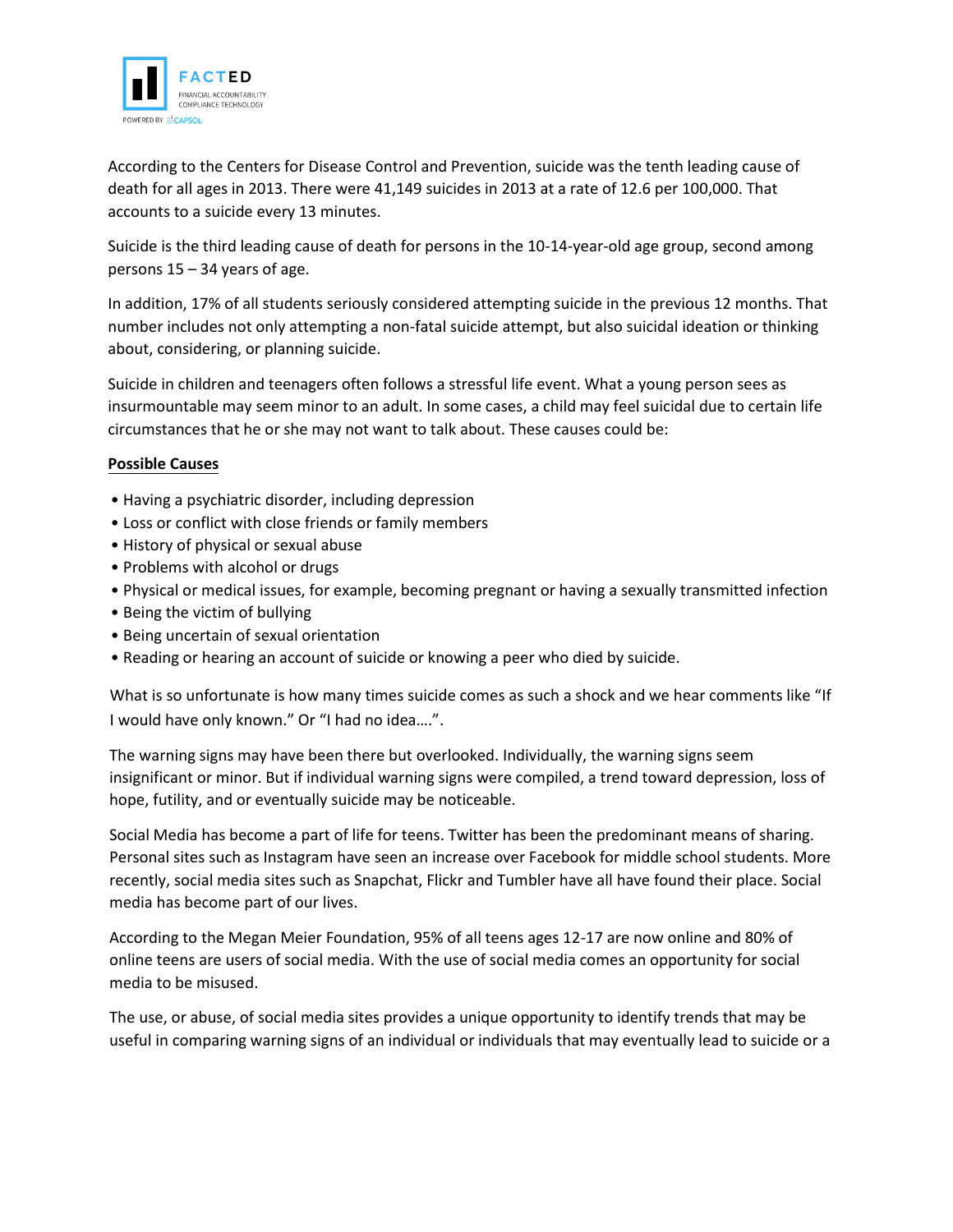

suicide attempt. Instead of looking at warning signs as an individual event, comparing them over time may help identify a negative trend.

Cyberbullying has seen an increase. Approximately 43% of student's report experiencing cyberbullying during their lifetime. The National Center for Education Statistics for School Year 2014-2015 reports 20.8% of student's report being bullied during the school year and 11.5% or 579,000 students report being bullied on-line or by text.

It is not clear to what extent cyberbullying increases suicide risk. What is clear is that cyberbullying has a negative effect on a victim; lowering their self-esteem, increasing their depression, and producing feelings of powerlessness.

The following actions are possible warning signs for suicide:

## **Serious Risk Warning Signs**

- Talking about feeling trapped or in unbearable pain
- Talking about being a burden to others
- Increasing the use of alcohol or drugs
- Acting anxious or agitated; behaving recklessly
- Sleeping too little or too much
- Withdrawing or feeling isolated
- Showing rage or talking about seeking revenge
- Displaying extreme mood swings

## **Immediate Risk Warning Signs**

- Talking about wanting to die or to kill oneself
- Looking for a way to kill oneself, such as searching online or obtaining a gun
- Talking about feeling hopeless or having no reason to

Many of the same risk factors for suicide may also be present for someone contemplating homicide or murder-suicide.

## **Coupled with these warning signs, additional influences may trigger the event to escalate. These could include:**

- End of a relationship or marriage
- Death of a loved one
- An arrest
- Serious financial problems
- Bullying or cyberbullying

With social media being a prevalent means of communication and with so much information being shared, noticing trends, and capturing information helpful in changing procedures, working to modify behavior, preventing further abuse, or even curbing or preventing violence would be significant. The problem is extremely complex, and that is where FACTed can help.